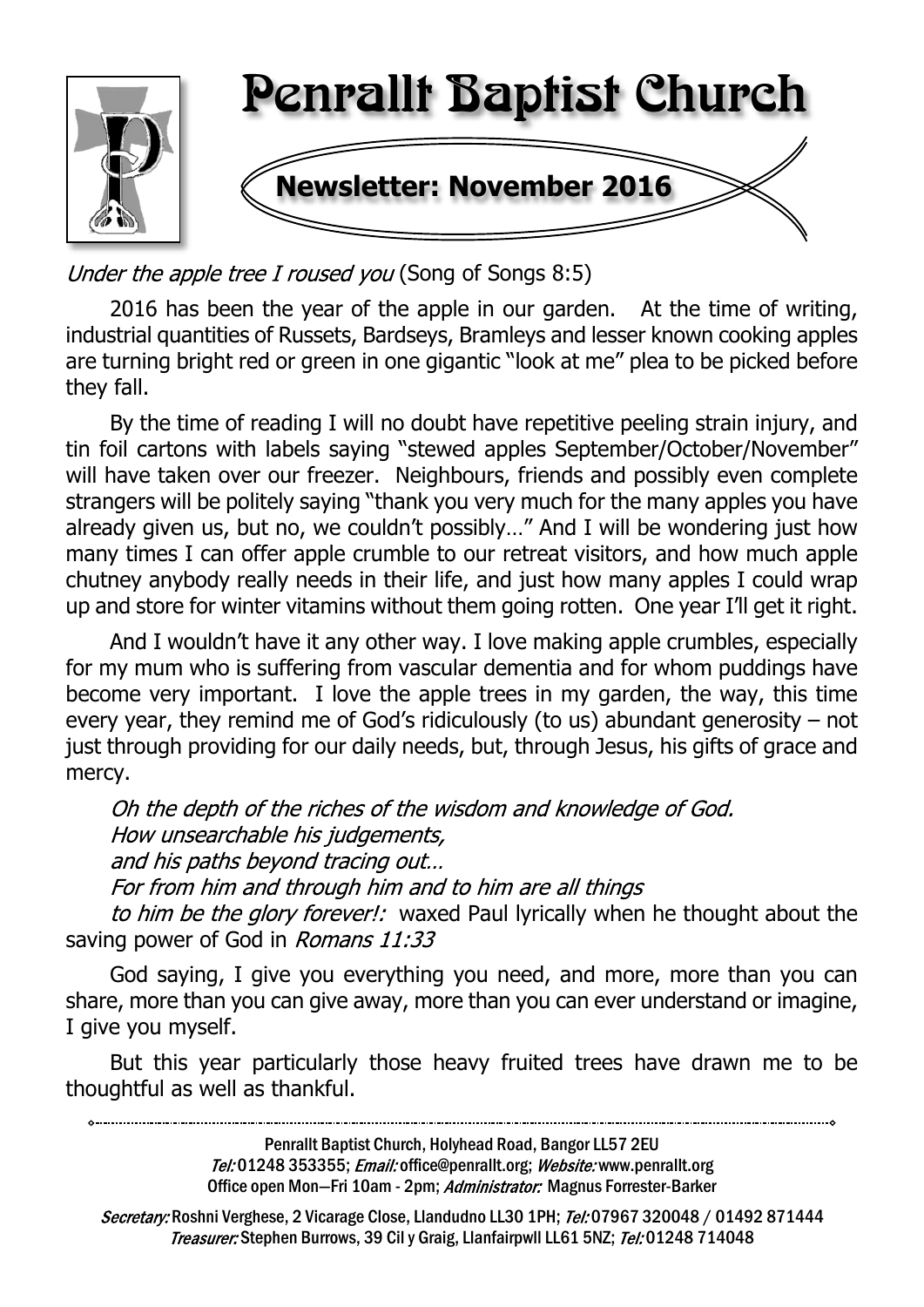Their 'look at me' beauty has turned my mind to that first garden, those first trees and those first hands reaching out and grasping for what was not theirs to have – the wisdom and knowledge of God; and the sound of God walking in the garden in the cool of the day, and the beginning of the world's darkness and confusion.

These days my mum finds the cool of the day a particularly confusing time. It is the time of the day, when she is most unsettled  $-$  the medical term for it I think, is sun-downing. The time just before dark.

And I can sort of understand that, for this is the time of year when the apples have fallen and the days are cooler and the darkness comes earlier. This is the time of year when we wrap up against winter, trying not to rot! This is the time when many people suffer from seasonal affective deficiency, when we crave and search for warmth and light, when hope is harder to find in the dark.

And perhaps we are all, in terms of salvation history, living in the sun-downing time. There is so much in our world to be confused and anxious about, from our own lives and relationships through to the vast world stage of the US elections, migrant crisis and endless wars. In Ephesians 6:12 Paul describes our struggle as being, among other things, *against this dark world*, and that has makes me thoughtful as well as thankful among the many apples this year.

But this year I also remembered a song by folk artist Jean Ritchie which goes:

My Lord he said unto me Do you like my garden so fair you may live in this garden if you'll keep the grasses green and I'll return in the cool of the day

Now is the cool of the day Now is the cool of the day This earth is a garden, the garden of my Lord and he walks in his garden in the cool of the day

And this makes me thankful all over again. Even in, especially in, the cool of the day, God still walks with us. Even in, especially in, the sun down, the darkness, the confusion, the anxiety, the hopelessness, God himself still walks with us. And he doesn't see us a load of rotting apples. His scarred hands are full of the harvest of his heart, which is ours to have – his grace and mercy in abundance, with enough light for us to see our way to walk alongside him.

November blessings

Diane Holmes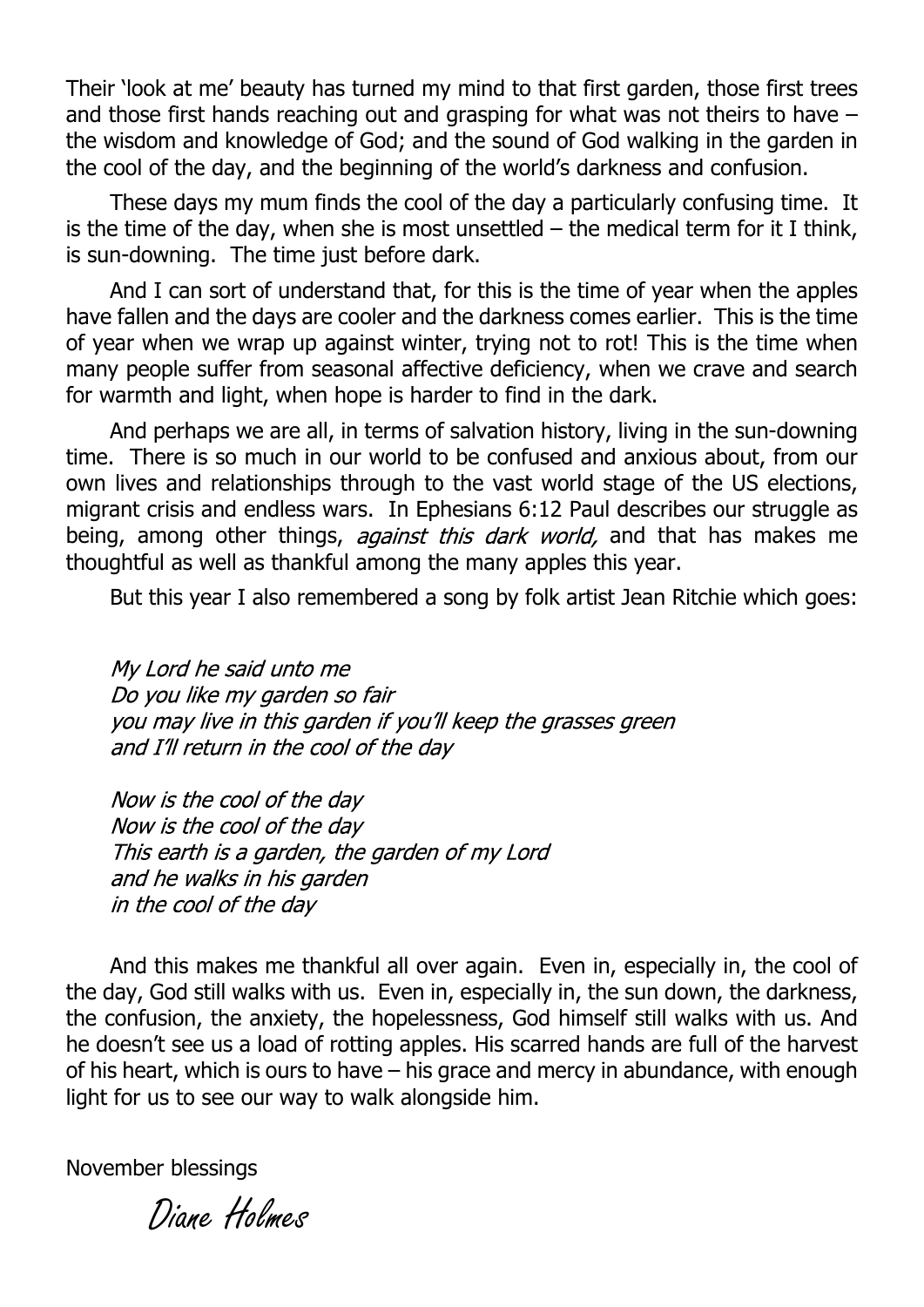Deadline for next month's newsletter: Sunday 20<sup>th</sup> November. Peaaning for non-monentry matricials realisty as necellistic.<br>Please sent information to Magnus (office@penrallt.org; 01248 353355).<br>All notices should be submitted in writing (preferably by email) as early as possible.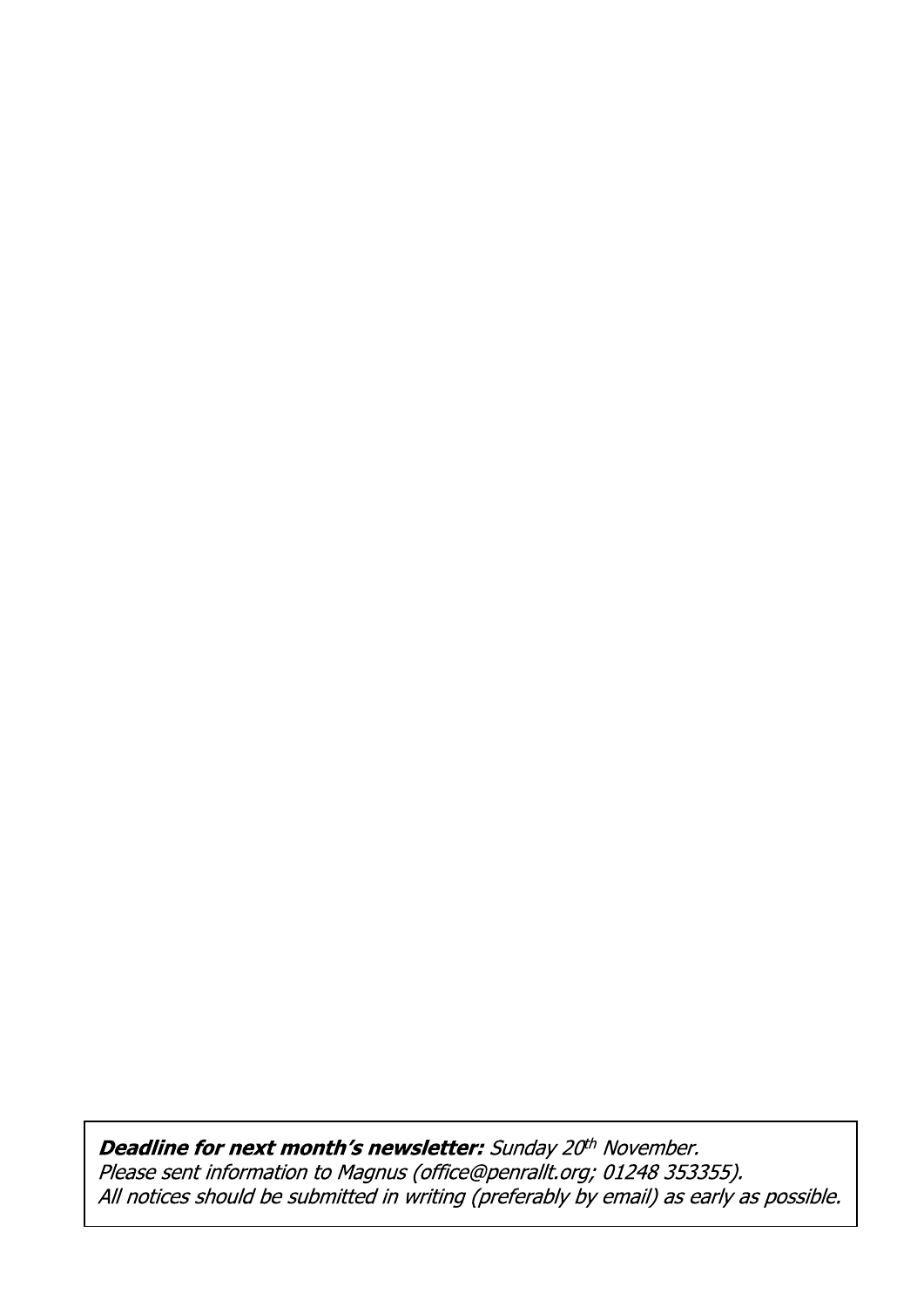# **Services This Month:**

We begin our preparations for Advent and Christmas with a series of sermons in the evening services on Advent Prophecies, starting on 6<sup>th</sup> November, and a series in the morning services on Advent Characters, starting on 20<sup>th</sup> November.

#### **6th November**

|                                                                                                                                                                                                          | 10:30am Speaker: Christopher Penney.                                                                                       |                                      |  |  |  |
|----------------------------------------------------------------------------------------------------------------------------------------------------------------------------------------------------------|----------------------------------------------------------------------------------------------------------------------------|--------------------------------------|--|--|--|
|                                                                                                                                                                                                          | <b>Building a house for God</b>                                                                                            | $2$ Samuel 7:1-17                    |  |  |  |
| 6:00 <sub>pm</sub>                                                                                                                                                                                       | Communion Service Speaker: Neil Rymer                                                                                      |                                      |  |  |  |
|                                                                                                                                                                                                          | <b>Advent Prophecies: Immanuel</b>                                                                                         | Isaiah 7:14; Matt. 1:21-23           |  |  |  |
|                                                                                                                                                                                                          | 13 <sup>th</sup> November (Remembrance Sunday)                                                                             |                                      |  |  |  |
|                                                                                                                                                                                                          | 10:30am Thanksgiving & Remembrance Service. Speaker: Geoff Birch.<br><b>Remember this and Give Thanks</b>                  |                                      |  |  |  |
|                                                                                                                                                                                                          |                                                                                                                            | Psalm 105:1-11; 2 Corinthians 9:5-15 |  |  |  |
| During this service there will be an act of remembrance at 11am. As part of our<br>thanksgiving, you are invited to bring non-perishable food items which will be<br>donated to the Cathedral Food Bank. |                                                                                                                            |                                      |  |  |  |
|                                                                                                                                                                                                          | 6:00pm Speaker: Jon Stammers.<br><b>Advent Prophecies: Christ Child</b>                                                    | Isaiah 9:1-7; Luke 1:31              |  |  |  |
| 20 <sup>th</sup> November                                                                                                                                                                                |                                                                                                                            |                                      |  |  |  |
|                                                                                                                                                                                                          | 10:30am Speaker: Peter Stevenson<br><b>Advent: Zachariah</b>                                                               | Luke 1                               |  |  |  |
|                                                                                                                                                                                                          | 6:00pm Speaker: Roger Borlace<br><b>Advent Prophecies: David's Line</b>                                                    | 2 Samuel 7:16, 29; Matt. 2:2         |  |  |  |
|                                                                                                                                                                                                          | 27th November (Advent Sunday)                                                                                              |                                      |  |  |  |
|                                                                                                                                                                                                          | 10:30am Communion Service Speaker: Freddy Farias-Palacios<br>"God never forgets, He is always on time" (Advent: Elizabeth) | Luke 1:5-25                          |  |  |  |
| 6:00 <sub>pm</sub>                                                                                                                                                                                       | Speaker: Freddy Farias-Palacios<br>Advent prophecies: Bethlehem - A place of Hope and Challenge                            |                                      |  |  |  |

**Adde of Hope and Challenge<br>Micah 5:2; Luke 2:4, 15** 

#### **Our Speakers This Month:**

**Christopher Penney** is a Baptist Minister who is currently taking a sabbatical researching for a degree with the University of Wales through Spurgeon's College London. Peter Stevenson is Principal of the South Wales Baptist College. **Freddy Farias-Palacios** is the Minister of Eastern Avenue Baptist Church in Romford (Essex). The other speakers are all members of Penrallt.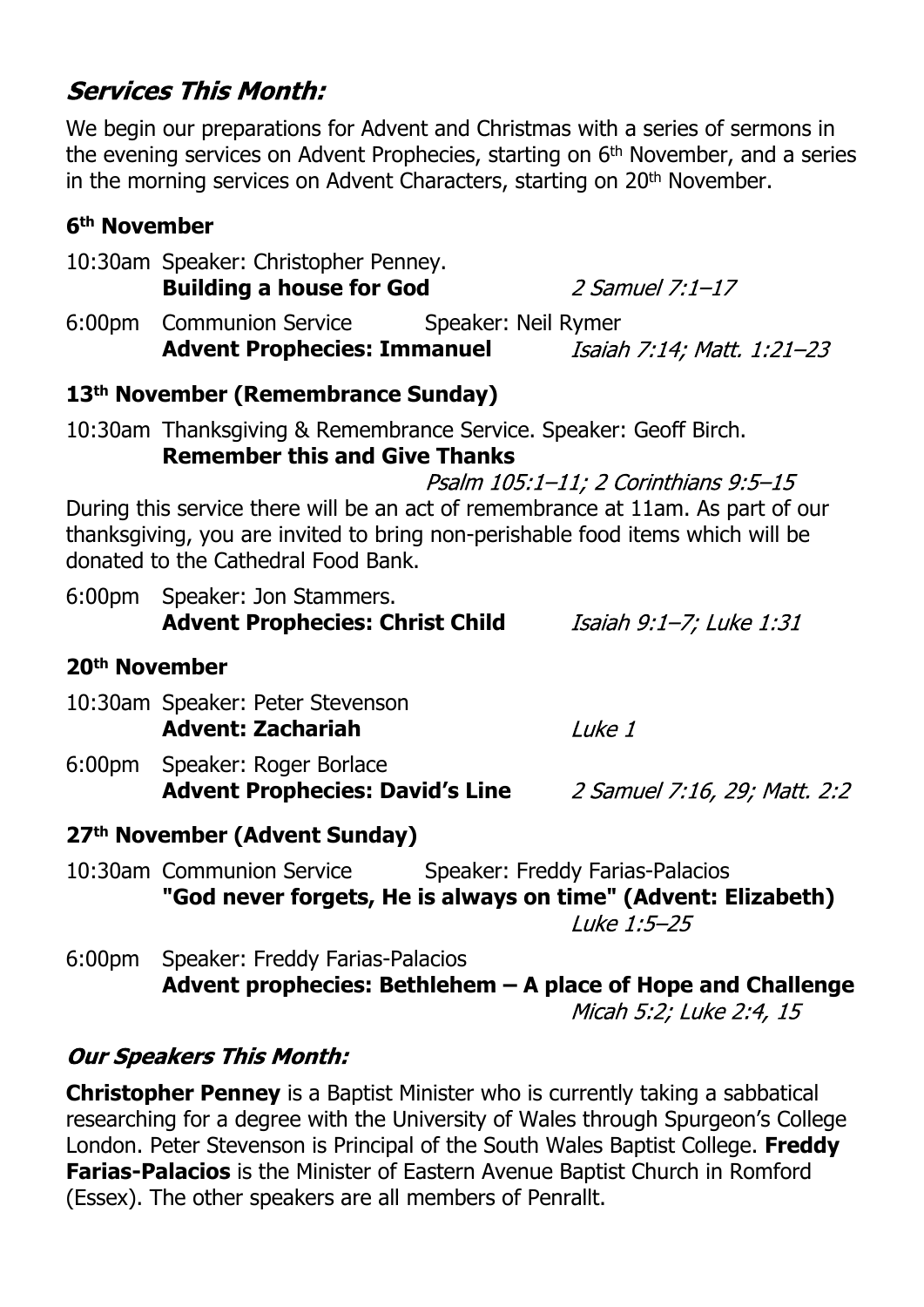| <b>Dates for Your Diary:</b> |  |
|------------------------------|--|
|------------------------------|--|

| <b>Saturdays</b>           | 8:30-9:30am        | Prayer meeting in the Twrgwyn Room.                                                                     |
|----------------------------|--------------------|---------------------------------------------------------------------------------------------------------|
| <b>Wednesday 2</b> 10:30am |                    | Men's prayer meeting followed by coffee.                                                                |
| <b>Sunday 6</b>            | 2:15 <sub>pm</sub> | Service at Plas Garnedd residential home in<br>Llanberis.                                               |
| <b>Saturday 12</b>         | $9am-1pm$          | Bible Unzipped at Rhos on Sea URC.                                                                      |
|                            | 7:30 <sub>pm</sub> | <i>Connect</i> event at Penrallt.                                                                       |
| <b>Monday 14</b>           | 2:00 <sub>pm</sub> | Pastoral Care Team meeting.                                                                             |
|                            | 7:30 <sub>pm</sub> | Deacons' meeting.                                                                                       |
| <b>Sunday 20</b>           |                    | Hospitality Sunday (please speak to Matt<br>Dawson, our student co-ordinator, for more<br>information). |
| <b>Monday 21</b>           | 10:30am            | Church walk at Capel Curig.                                                                             |
| <b>Saturday 26</b>         | $10:30$ am $-2$ pm | Penrallt Christmas Fair.                                                                                |

Please see the Noticeboard section of this newsletter for more about many of these events.

#### **Children's Birthdays in November**

4<sup>th</sup>: Rio Penny 24<sup>th</sup>: Mika Owen

**Christmas Cards:** Instead of sending everyone Christmas cards, please consider sending just one card to the entire church and giving the money saved to BMS World Mission. There will be space on the board for your cards and a place to make a donation from Sunday 11<sup>th</sup> December.

NB This year's Sunday School Christmas Service (10:30am) and Community Carols By Candlelight (6pm) will both take place on Sunday 11th December.

**Church Lunch** will take place after the morning service on **Sunday 6th November** and also **Sunday 27th November** (the latter is the December church lunch brought forward a week for the visit of Freddy Farias-Palacios and his family). On each occasion, please bring enough buffet-style food for yourself and one or two others.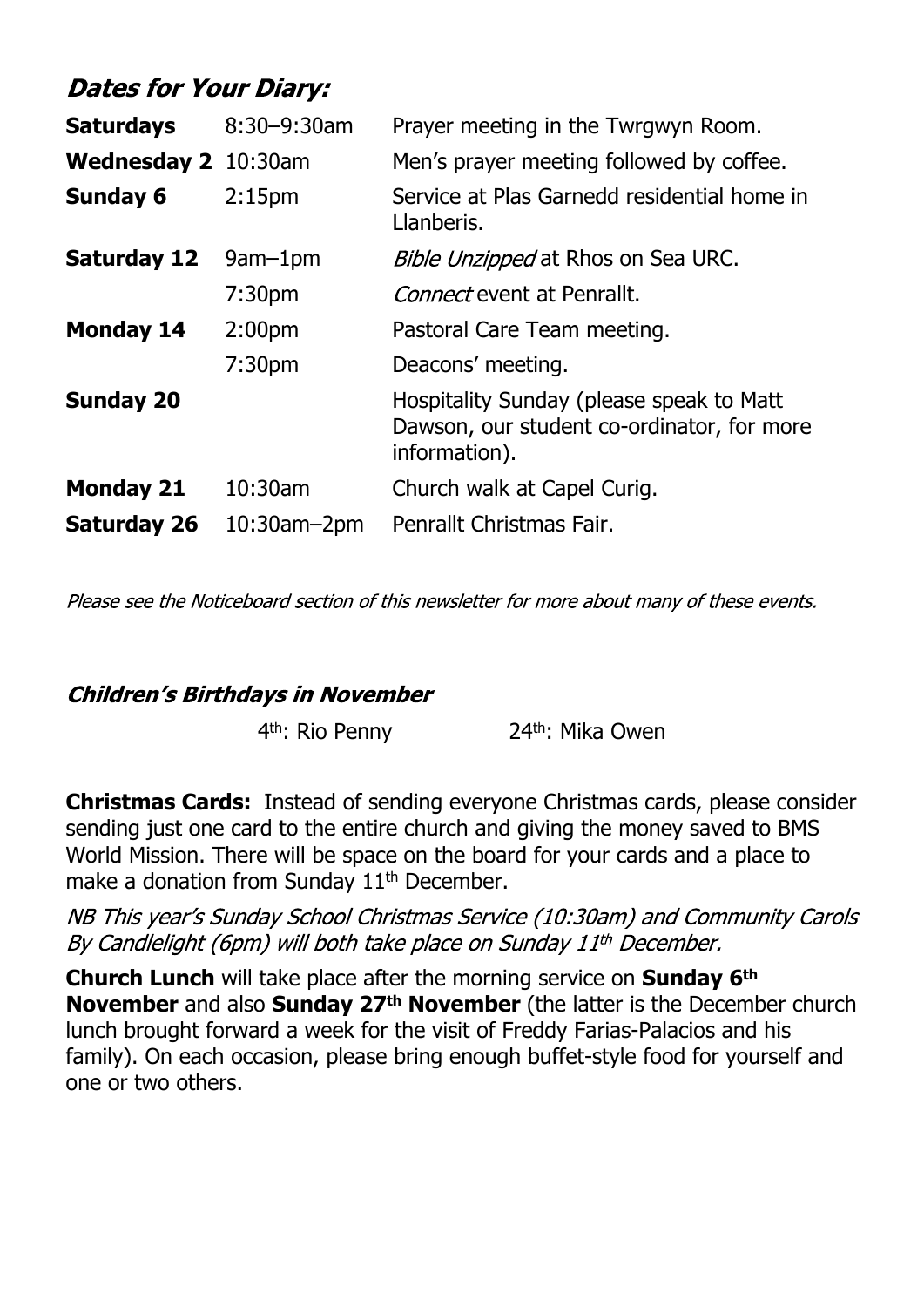# **Homegroups:**

Many of our folk meet in small groups during the week for Bible study, prayer and fellowship. We encourage you to join one of these groups if you are able to.NB not all these groups meet every week. Please check with the contact people to find out when and where they are meeting this month.

| <b>Day</b> | Time               | <b>Group Name</b>             | <b>Contacts</b>                     |
|------------|--------------------|-------------------------------|-------------------------------------|
| <b>Tue</b> | 7:30 <sub>pm</sub> | Nilgiri                       | Joan Beer (353874)                  |
| <b>Tue</b> | 7:30 <sub>pm</sub> | Tyddyn Isaf<br>(Menai Bridge) | Magnus Forrester-Barker<br>(717570) |
| <b>Wed</b> | 2:00 <sub>pm</sub> | Carers                        | Carol Morris (208407)               |
| <b>Wed</b> | 7:30pm             | <b>Bethesda</b>               | Jon & Deb Stammers (602868)         |
| <b>Wed</b> | 7:30 <sub>pm</sub> | <b>Nomads</b>                 | Pat & Roger Borlace (713146)        |
| <b>Thu</b> | 10:30am            | Llanfairpwll (am)             | Sue & Lawrence Moss (713793)        |
| <b>Thu</b> | 7:30pm             | Llanfairpwll (pm)             | Sue & Lawrence Moss (713793)        |
| Fri        | 10:30am-12:30pm    | The Lydias                    | Freda Birchall (371316)             |

# Noticeboard:

### *◊* **Bible Unzipped**

Bible Unzipped aims to unpack Scripture with those interested in learning more than can be offered in a Sunday sermon. It also equips those leading in the church with some tools for studying and teaching from the Bible. We meet monthly on the second Saturday morning at Rhos-on-Sea URC from 9:30am to 1pm. Each morning includes three sessions. The course is free. This month, the whole morning will be led by Nigel Wright, former Principal of Spurgeon's College and President of the Baptist Union of Great Britain.

*◊* **Christmas Fair**

Saturday 26th November 10:30am-2pm

 $9:30$ am $-1$ pm

Saturday 12th November

There will be a variety of stalls (cakes, fudge, various crafts, bric a brac, etc.), also fairly traded gifts, Christmas cards and activities for children. The Penrallt Railway Group will be displaying their model railway (under construction). Refreshments will be on sale. No entrance fee but all profits from the sales will be divided between two of our missionary couples, Chris and Anna Hembury (who work in inner city Hull with Youth for Christ) and Duncan and Trudie Tough (who work in Papua New Guinea with Wycliffe Translators). We need volunteers to help in the kitchen and to make cakes to sell. If you have any bric a brac please bring it to the church before the 26<sup>th</sup> (no large items, please). Contact Janet Jones or Mari Kelso if you can help in anyway. Please come and support our missionaries whilst enjoying fellowship, coffee and cake and/or lunch together.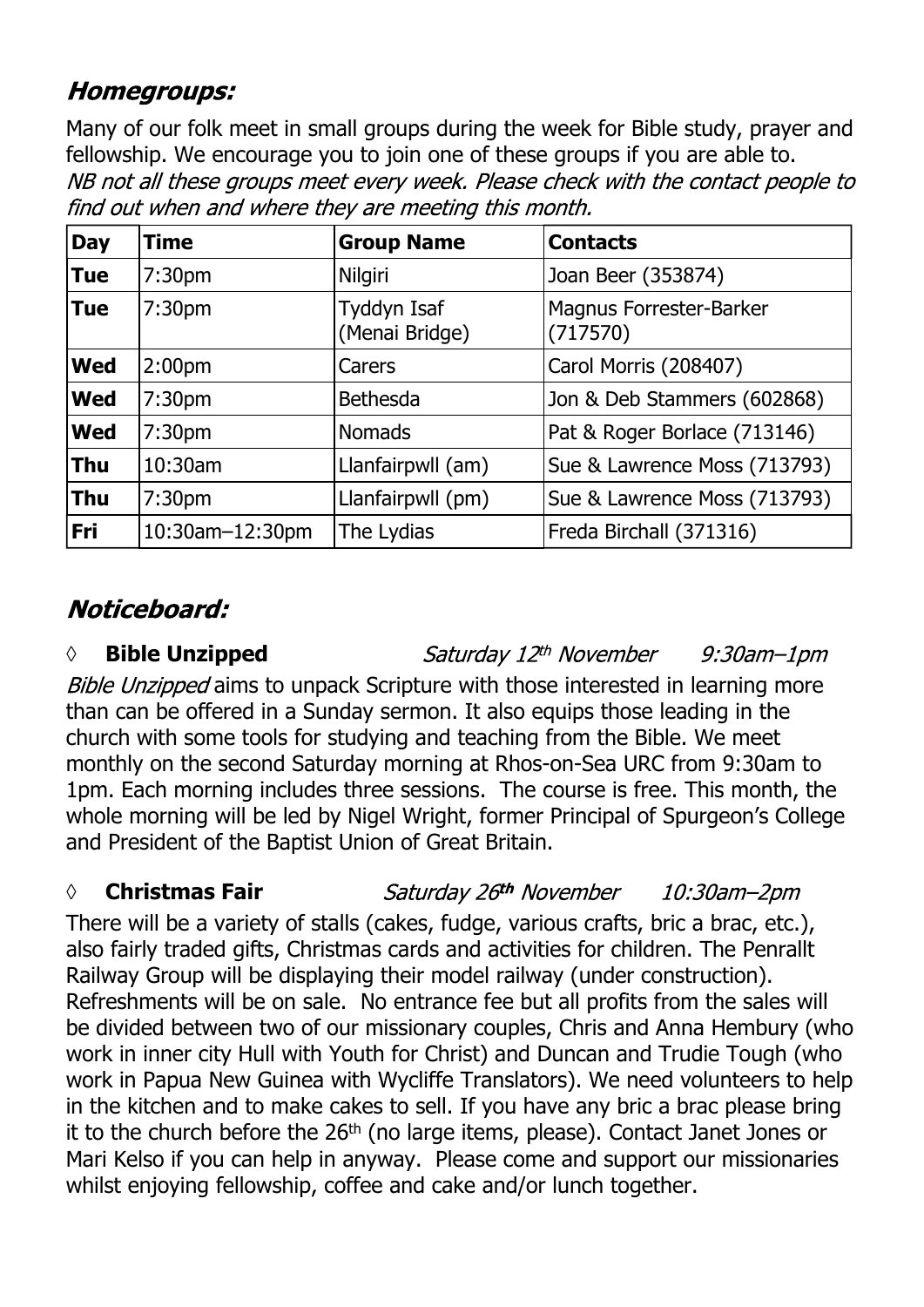#### *◊* **Church Walk**

#### Monday 21st November

The church walking group will be meeting at 10:30am at Tŷ Hyll, Capel Curig, LL24 0DS. The walk of about 5 miles will include Llyn Bodgynydd. Please wear boots and bring a packed lunch. For more information, contact Roger & Pat Borlace (713146).

#### *◊* **Connect**

Saturday 12th November 7:30pm

We will be gathering to seek God's face through worship and prayer in the Chapel. Doors open at 7pm; the event itself will start at 7:30pm. All are welcome.

#### **◊ Operation Christmas Child**

Help bring a gift of God's love and joy to a child this Christmas, as part of the annual scheme run by Samaritan's Purse (see www.samaritanspurse.org.uk/occ). Shoeboxes are available for 50p from the church office (we also now have information leaflets to go with the boxes, so if you already have a box please ask Magnus for your leaflet). Filled boxes can be taken to Shoezone in Bangor (on the High Street, near the town clock) between 1<sup>st</sup> and 18<sup>th</sup> November.

#### **◊ Pastoral Help**

If you have issues of concern about your own or someone else's welfare, please contact a member of the Pastoral Care team: Pat Borlace (713146); Adrienne Ferrada; Gwen Hicks; Geoff Moore (410582); Lawrence Moss (713793); Judy Stammers (364394); Helen Thomas (600174).

## **◊ Pray for Penrallt Every Day**

We believe in prayer and encourage people to pray. You can send prayer request to our electronic diary via office@penrallt.org (there are also prayer cards in the church porch that you can fill in). Better still, you can receive the prayer diary straight to your inbox every Monday (or occasionally on Tuesdays) by emailing the office now and requesting to be put on the list. For more immediate and interactive sharing of prayers, search on Facebook for Penrallt Prayer Point and send a request to join our group.

#### **◊ Rough Sleepers**

The church's policy is not to give money directly to the rough sleepers in Upper Bangor. Be warned that some of them can be aggressive. You will find brown envelopes in the porch for a gift that will buy meal vouchers which are distributed to rough sleepers by the Cathedral.

#### **◊ Sunday Afternoon Services**

We visit residential homes in the area once a month on a Sunday afternoon, alternating between Haulfre (in Llangoed, on Anglesey, starting at 2:15pm) and Plas Garnedd (in Llanberis, starting at 2:45pm), usually on the first Sunday. This month we are due to visit Plas Garnedd on **Sunday 6th November**.